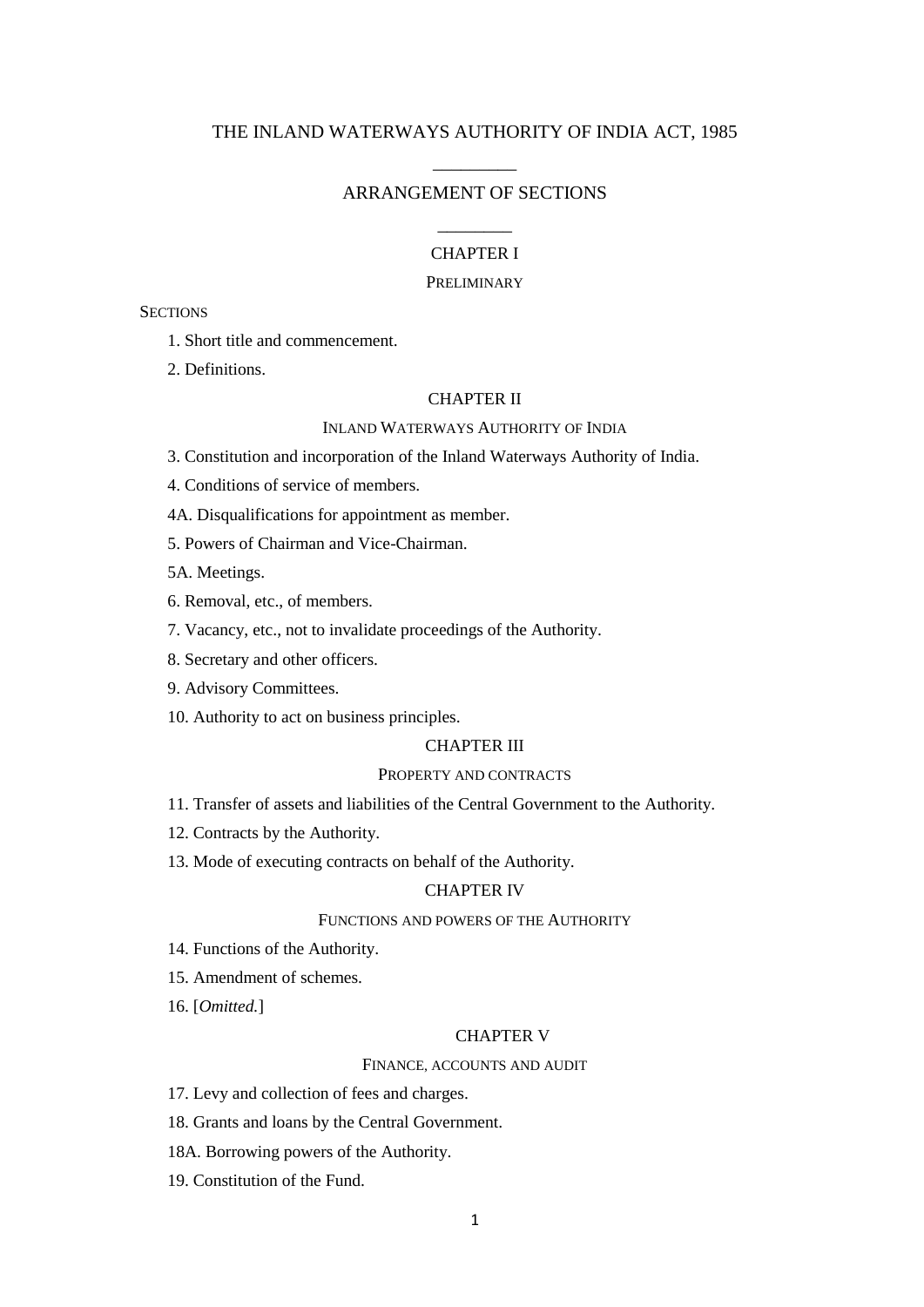**SECTIONS** 

- 20. Budget.
- 21. Investment of funds.
- 22. Annual report.
- 23. Accounts and audit.
- 24. Annual report and auditors' report to be laid before Parliament.

## CHAPTER VI

# **MISCELLANEOUS**

- 25. Power of Central Government to issue directions.
- 26. Compulsory acquisition of land for the Authority.
- 27. Application, etc., of certain laws.
- 28. Power to enter.
- 29. Delegation.
- 30. Authentication of orders and other instruments of the Authority.
- 31. Members, officers and employees of the Authority to be public servants.
- 32. Protection of action taken in good faith.
- 33. Power of Central Government to supersede the Authority.
- 34. Power to make rules.
- 35. Power to make regulations.
- 36. Rules and regulations to be laid before Parliament.
- 37. Power to remove difficulties.
- 38. Amendment of Act 49 of 1982.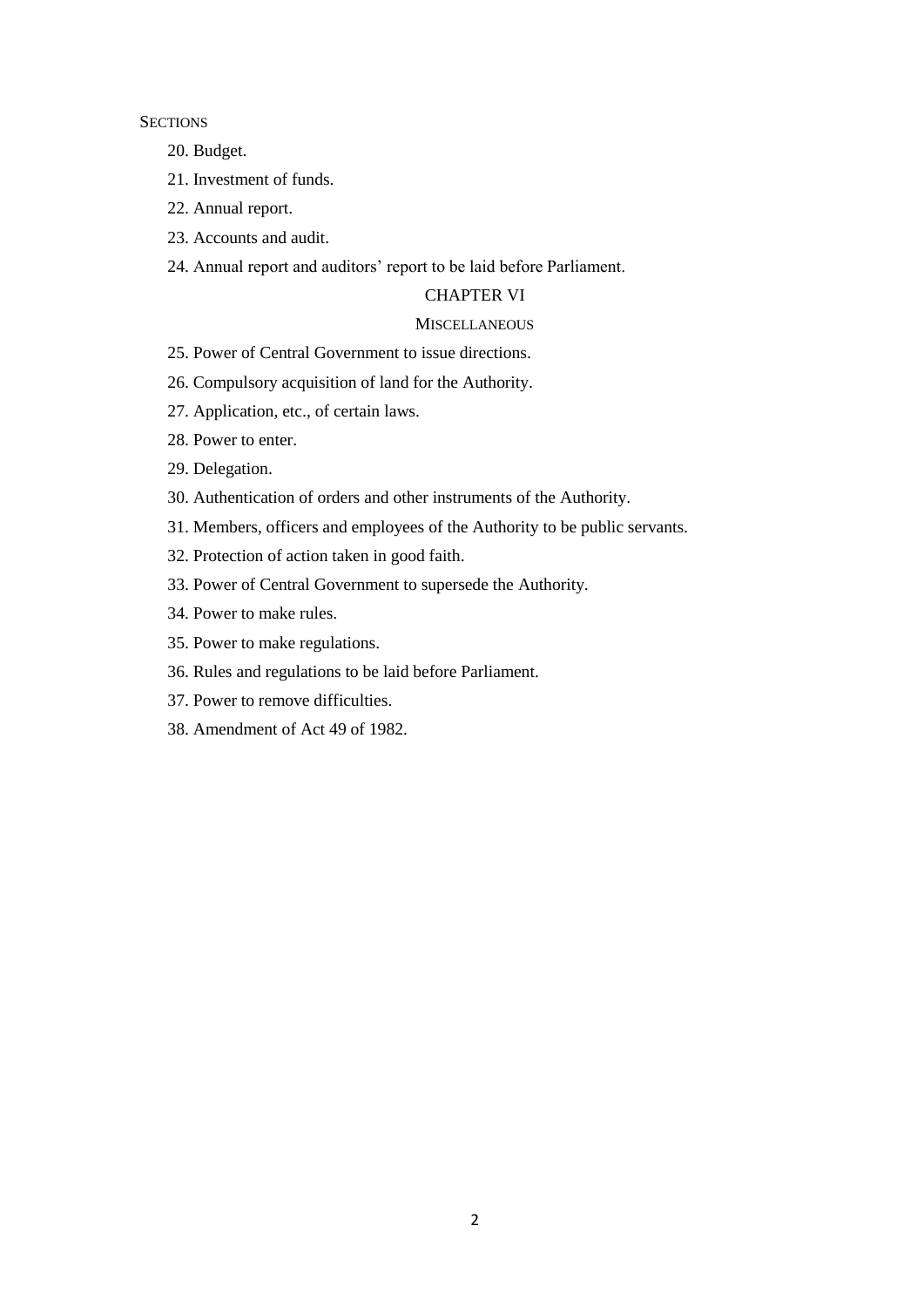# THE INLAND WATERWAYS AUTHORITY OF INDIA ACT, 1985

# ACT NO. 82 OF 1985

[30*th December,* 1985.]

An Act to provide for the constitution of an Authority for the regulation and development of inland waterways for purposes of shipping and navigation and for matters connected therewith or incidental thereto.

BE it enacted by Parliament in the Thirty-sixth Year of the Republic of India as follows:**—**

# CHAPTER I

#### PRELIMINARY

**1. Short title and commencement.—**(*1*) This Act may be called the Inland Waterways Authority of India Act, 1985.

 $(2)$  It shall come into force on such date<sup>1</sup> as the Central Government may, by notification in the Official Gazette, appoint.

**2. Definitions.—**In this Act, unless the context otherwise requires,**—**

(*a*) "appurtenant land" means all lands appurtenant to a national waterway, whether demarcated or not;

(*b*) "Authority" means the Inland Waterways Authority of India constituted under section 3;

(*c*) "channel" means any waterway, whether natural or artificial;

(*d*) "conservancy" includes dredging, training, closure, diversion or abandoning channels;

(*e*) "conservancy measures" means measures for purposes of conservancy, but does not include measures for protection of banks against floods or for restricting banks which have become eroded mainly on account of reasons not connected with shipping and navigation;

(*f*) "infrastructure" includes structures such as docks, wharves, jetties, landing stages, locks, buoys, inland ports, cargo handling equipment, road and rail access and cargo storage spaces, and the expression "infrastructural facilities" shall be construed accordingly;

(*g*) "member" means a member of the Authority appointed under sub-section (*3*) of section 3;

(*h*) "national waterway" means the inland waterway declared by section 2 of the National Waterway (Allahabad-Haldia Stretch of the Ganga-Bhagirathi-Hooghly River) Act, 1982 (49 of 1982), to be a national waterway.

*Explanation.—*If Parliament declares by law any other waterway to be a national waterway, then from the date on which such declaration takes effect, such other waterway**—**

(*i*) shall be deemed also to be a national waterway within the meaning of this clause; and

(*ii*) the provisions of this Act shall, with necessary modifications (including modification for construing any reference to the commencement of this Act as a reference to the date aforesaid), apply to such national waterway;

(*i*) "navigable channel" means a channel navigable during the whole or a part of the year;

(*j*) "prescribed" means prescribed by rules made under this Act;

1

<sup>1. 27</sup>th October, 1986, *vide* notification No. S.O. 763(E), dated 27th October, 1986, *see* Gazette of India, Extraordinary, Part II, sec. 3(*ii*).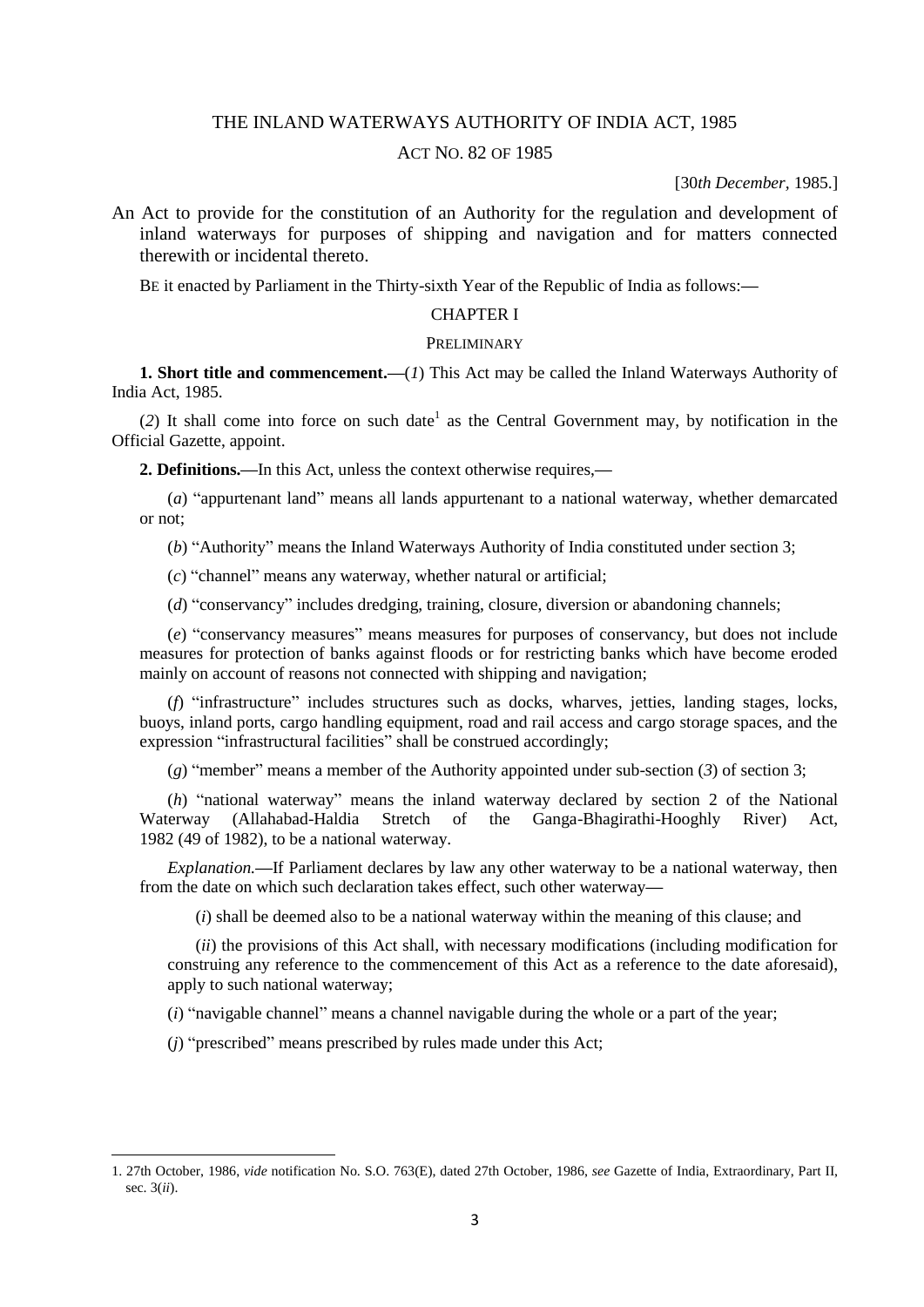(*k*) "regulations" means regulations made by the Authority under this Act; and

(*l*) "rules" means rules made by the Central Government under this Act.

## CHAPTER II

## INLAND WATERWAYS AUTHORITY OF INDIA

**3. Constitution and incorporation of the Inland Waterways Authority of India.—**(*1*) With effect from such date as the Central Government may, by notification in the Official Gazette, appoint in this behalf, there shall be constituted for the purposes of this Act an Authority, to be called the Inland Waterways Authority of India.

(*2*) The Authority shall be a body corporate by the name aforesaid, having perpetual succession and a common seal with power, subject to the provisions of this Act, to acquire, hold and dispose of property, both movable and immovable, and to contract and shall by the said name sue and be sued.

1 [(*3*) The Authority shall consist of the following members, namely:**—**

- (*a*) a Chairman;
- (*b*) a Vice-Chairman;
- (*c*) not more than three full-time members; and
- (*d*) not more than three part-time members,

to be appointed by the Central Government by notification in the Official Gazette.]

(*4*) The Authority may associate with itself, in such manner and for such purposes as may be determined by regulations, any person whose assistance or advice it may desire in complying with any of the provisions of this Act and a person so associated shall have the right to take part in the discussions of the Authority relevant to the purpose for which he has been associated, but shall not be entitled to vote.

**4. Conditions of service of members.—**The term of office and other conditions of service of the members shall be such as may be prescribed.

<sup>2</sup>[4A. Disqualifications for appointment as member.—A person shall be disqualified for being appointed as a member, if he**—**

(*a*) has been convicted and sentenced to imprisonment for an offence which, in the opinion of the Central Government, involves moral turpitude; or

(*b*) is an undischarged insolvent; or

(*c*) is of unsound mind and stands so declared by a competent court; or

(*d*) has been removed or dismissed from the service of the Government or a company owned or controlled by the Government; or

(*e*) has, in the opinion of the Central Government, such financial or other interest in the Authority as is likely to affect prejudicially the discharge by him of his functions as a member.]

**5. Powers of Chairman and Vice-Chairman.—**(*1*) The Chairman of the Authority shall, in addition to presiding over the meetings of the Authority, exercise and discharge such powers and duties of the Authority as may be delegated to him by the Authority and such other powers and duties as may be prescribed.

(*2*) The Vice-Chairman of the Authority shall exercise and discharge such of the powers and duties of the Chairman as may be prescribed or as may be delegated to him by the Authority.

1

<sup>1.</sup> Subs. by Act 40 of 2001, s. 2, for sub-section (*3*) (w.e.f. 1-7-2003).

<sup>2.</sup> Ins. by s. 3, *ibid.* (w.e.f. 1-7-2003).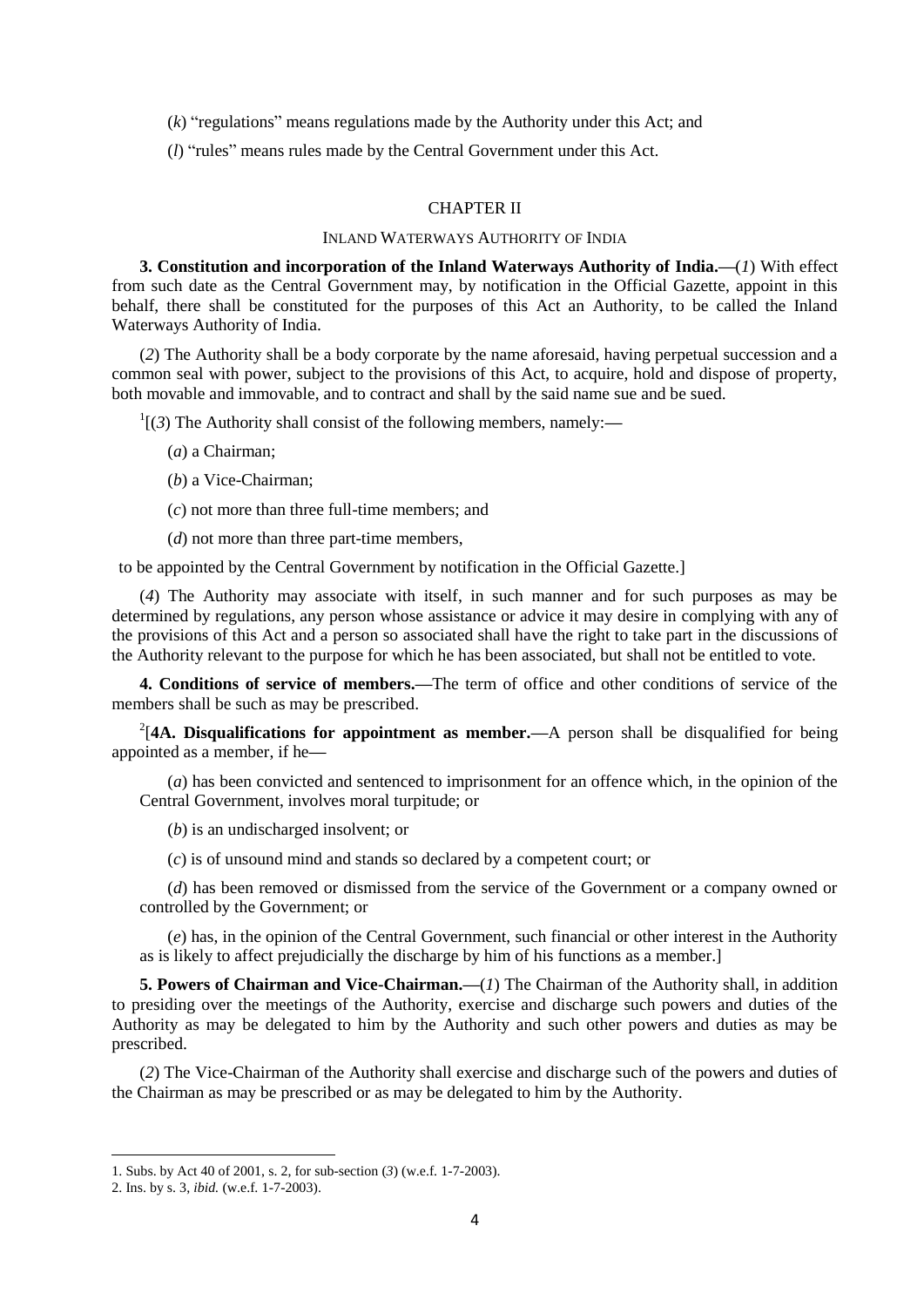<sup>1</sup>[5A. Meetings.—(*1*) The Authority shall meet at such times and places and shall observe such rules of procedure in regard to the transaction of business at its meetings, including the quorum thereat, as may be provided by regulations.

(*2*) The Chairman or in his absence, the Vice-Chairman, or in the absence of both, such other member as is chosen by the members present at the meeting of the Authority shall preside at the meeting.

(*3*) All questions which come up before any meeting of the Authority shall be decided by a majority of votes of the members present and voting, and in the event of an equality of votes, the Chairman or in his absence, the Vice-Chairman, or in the absence of both, the person presiding, shall have and exercise a second or casting vote.]

**6. Removal, etc., of members.—**(*1*) The Central Government may remove from the Authority any member who, in its opinion,**—**

(*a*) refuses to act,

(*b*) has become incapable to act,

(*c*) has so abused his office as to render his continuance in office detrimental to the public interest, or

(*d*) is otherwise unsuitable to continue as a member.

(*2*) The Central Government may suspend any member pending an inquiry against him.

(*3*) No order of removal under this section shall be made unless the member concerned has been given an opportunity to submit his explanation to the Central Government and when such order is passed, the seat of the member removed shall be declared vacant.

(*4*) A member who has been removed under this section shall not be eligible for re-appointment as a member or in any capacity under the Authority.

**7. Vacancy, etc., not to invalidate proceedings of the Authority.—**No act or proceeding of the Authority shall be invalidated merely by reason of**—**

(*a*) any vacancy in, or any defect in the constitution of, the Authority; or

(*b*) any defect in the appointment of a person acting as a member of the Authority; or

(*c*) any irregularity in the procedure of the Authority not affecting the merits of the case.

**8. Secretary and other officers.—**(*1*) The Authority may appoint the Secretary and such other officers and employees as it considers necessary for the efficient discharge of its functions under this Act.

(*2*) The terms and conditions of service of the Secretary and other officers and employees of the Authority shall be such as may be determined by regulations.

**9. Advisory Committees.—**(*1*) Subject to any rules made in this behalf, the Authority may from time to time constitute such Advisory Committees as may be necessary for the efficient discharge of its functions.

(*2*) Every Advisory Committee shall consist of such number of persons connected with shipping and navigation and allied aspects as the Authority may deem fit.

**10. Authority to act on business principles.—**In the discharge of its functions under this Act, the Authority shall act, so far as may be, on business principles.

<sup>1.</sup> Ins. by Act 40 of 2001, s. 4 (w.e.f. 1-7-2003).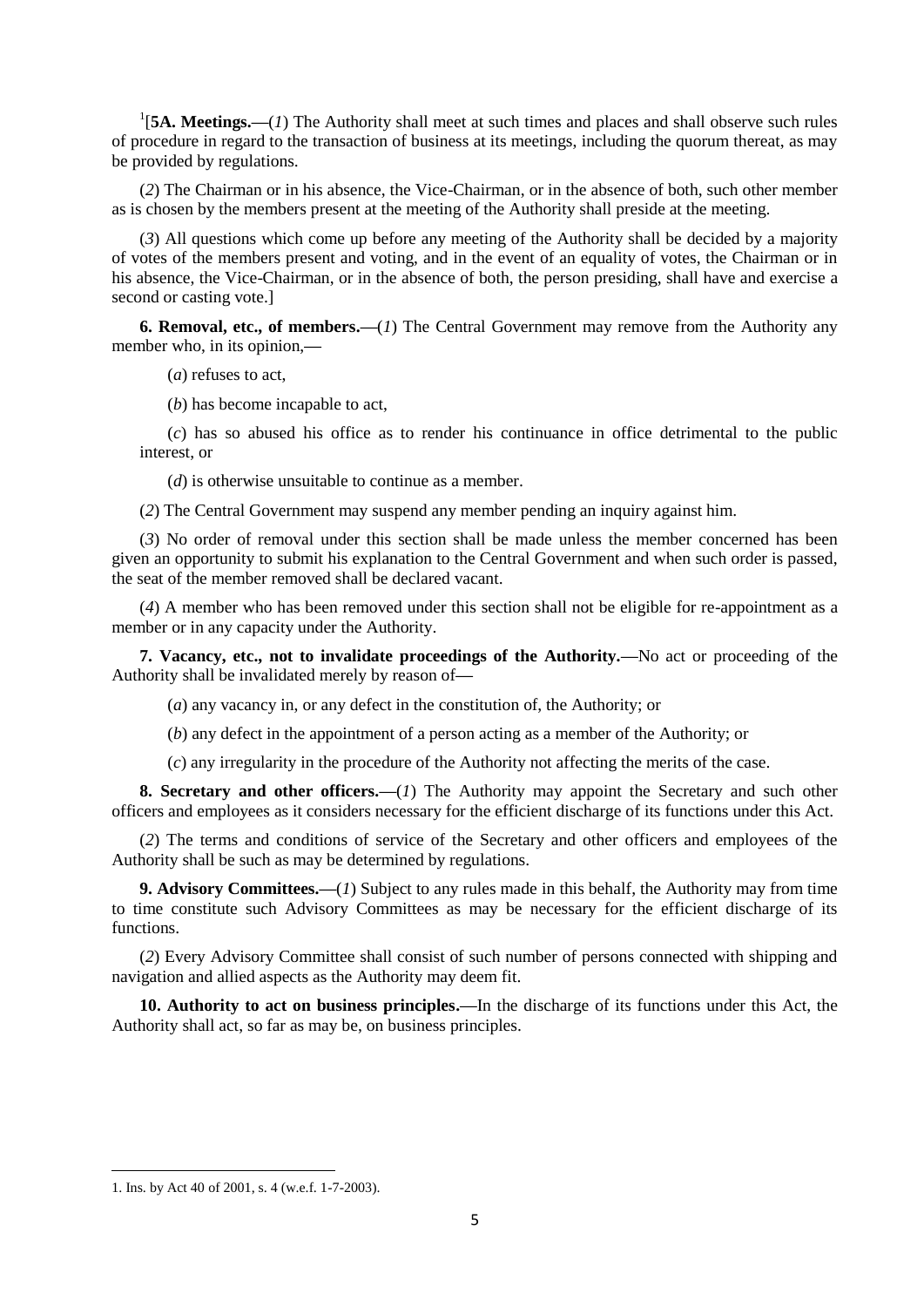#### CHAPTER III

#### PROPERTY AND CONTRACTS

**11. Transfer of assets and liabilities of the Central Government to the Authority.—**(*1*) As from such day as the Central Government may, appoint by notification in the Official Gazette,**—**

(*a*) all properties and other assets vested in the Central Government for the purposes of Inland Water Transport Directorate, and administered by the Chief Engineer-*cum*-Administrator, Inland Water Transport Directorate, immediately before such day shall vest in the Authority;

(*b*) all debts, obligations and liabilities incurred, all contracts entered into and all matters and things engaged to be done by, with, or for the Central Government immediately before such day for or in connection with the purposes of Inland Water Transport Directorate shall be deemed to have been incurred; entered into and engaged to be done by, with, or for the Authority;

(*c*) all non-recurring expenditure incurred by the Central Government for or in connection with the purposes of Inland Water Transport Directorate up to such day and declared to be capital expenditure by the Central Government shall, subject to such terms and conditions as may be determined by the Central Government, be treated as capital provided by the Central Government to the Authority;

(*d*) all sums of money due to the Central Government in relation to Inland Water Transport Directorate immediately before such day shall be deemed to be due to the Authority;

(*e*) all suits and other legal proceedings with respect to any matter in relation to Inland Water Transport Directorate which having been instituted by or against the Central Government are pending, or which could have been so instituted, immediately before such date shall on and after such date be continued or instituted by or against the Authority; and

(*f*) every employee holding any office under the Central Government immediately before such day solely or mainly for or in connection with such affairs of Inland Water Transport Directorate as are relevant to the functions of the Authority under this Act shall be treated as on deputation with the Authority but shall hold his office in the Authority by the same tenure and upon the same terms and conditions of service as respects remuneration, leave, provident fund, retirement or other terminal benefits as he would have held such office, if the Authority had not been constituted and shall continue to do so until the Central Government, either on its own motion or at the request of the Authority, recalls such employee to its service or until the Authority, with the concurrence of the Central Government, duly absorbs such employee in its regular service, whichever is earlier:

Provided that during the period of deputation of any such employee with the Authority, the Authority shall pay to the Central Government in respect of every such employee, such contribution towards his leave salary, pension and gratuity as the Central Government may, by order, determine:

Provided further that any such employee, who has, in respect of the proposal of the Authority to absorb him in its regular service, intimated within such time as may be specified in this behalf by the Authority his intention of not becoming a regular employee of the Authority, shall not be absorbed by the Authority in its regular service.

(*2*) If any dispute or doubt arises as to which of the properties, rights or liabilities of the Central Government have been transferred to the Authority or as to which of the employees serving under the Central Government are to be treated as on deputation with the Authority, under this section, such dispute or doubt shall be decided by the Central Government in consultation with the Authority and the decision of the Central Government thereon shall be final.

(*3*) Notwithstanding anything contained in the Industrial Disputes Act, 1947 (14 of 1947) or in any other law for the time being in force, the absorption of any employee by the Authority in its regular service under this section shall not entitle such employee to any compensation under that Act or other law and no such claim shall be entertained by any court, tribunal or other authority.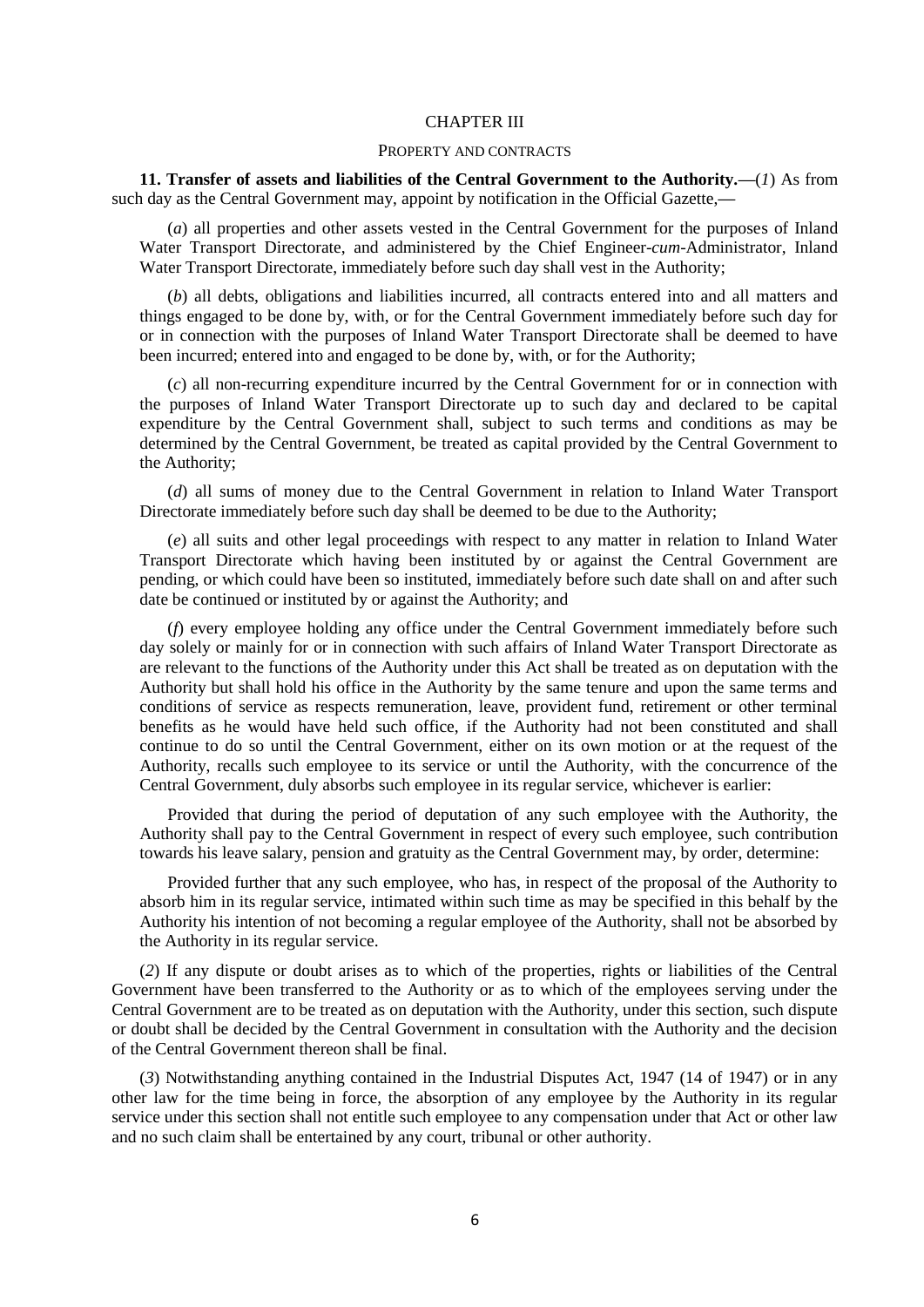**12. Contracts by the Authority.—**Subject to the provisions of section 13, the Authority shall be competent to enter into and perform any contract necessary for the discharge of its functions under this Act.

**13. Mode of executing contracts on behalf of the Authority.—**(*1*) Every contract shall, on behalf of the Authority, be made by the Chairman or such other member or such officer of the Authority as may be generally or specially empowered in this behalf by the Authority and such contracts or class of contracts as may be specified in the regulations shall be sealed with the common seal of the Authority:

Provided that no contract exceeding such value or amount as the Central Government may, from time to time, by order, fix in this behalf shall be made unless it has been previously approved by the Authority:

Provided further that no contract for the acquisition or sale of immovable property or for the lease of any such property for a term exceeding thirty years and no other contract exceeding such value or amount as the Central Government may, from time to time, by order, fix in this behalf shall be made unless it has been previously approved by the Central Government.

(*2*) Subject to the provisions of sub-section (*1*), the form and manner in which any contract shall be made under this Act shall be such as may be prescribed by regulations.

(*3*) No contract which is not in accordance with the provisions of this Act and the regulations shall be binding on the Authority.

# CHAPTER IV

#### FUNCTIONS AND POWERS OF THE AUTHORITY

## **14. Functions of the Authority.—**(*1*) The Authority may**—**

(*a*) carry out surveys and investigations for the development, maintenance and better utilisation of the national waterways and the appurtenant land for shipping and navigation and prepare schemes in this behalf;

(*b*) provide or permit setting up of infrastructural facilities for national waterways;

(*c*) carry out conservancy measures and training works and do all other acts necessary for the safety and convenience of shipping and navigation and improvement of the national waterways;

(*d*) control activities such as throwing rubbish, dumping or removal of material, in or from the bed of the national waterways and appurtenant land, in so far as they may affect safe and efficient, shipping and navigation, maintenance of navigable channels, river training and conservancy measures;

(*e*) remove or alter any obstruction or impediment in the national waterways and the appurtenant land which may impede the safe navigation or endanger safety of infrastructural facilities or conservancy measures where such obstruction or impediment has been lawfully made or has become lawful by reason of long continuance of such obstruction or impediment or otherwise, after making compensation to person suffering damage by such removal or alteration;

(*f*) provide for the regulation of navigation and traffic (including the rule of the road) on national waterways;

(*g*) regulate the construction or alteration of structures on, across or under the national waterways;

(*h*) disseminate navigational meteorological information about national waterways;

(*i*) ensure co-ordination of inland water transport on national waterways with other modes of transport; and

(*j*) establish and maintain pilotage on national waterways;

 $\mathbf{1}$ <sup>1</sup> $(k)$  enter into joint ventures concerning inland shipping by way of equity participation.]

<sup>1.</sup> Ins. by Act 40 of 2001, s. 5 (w.e.f. 1-7-2003).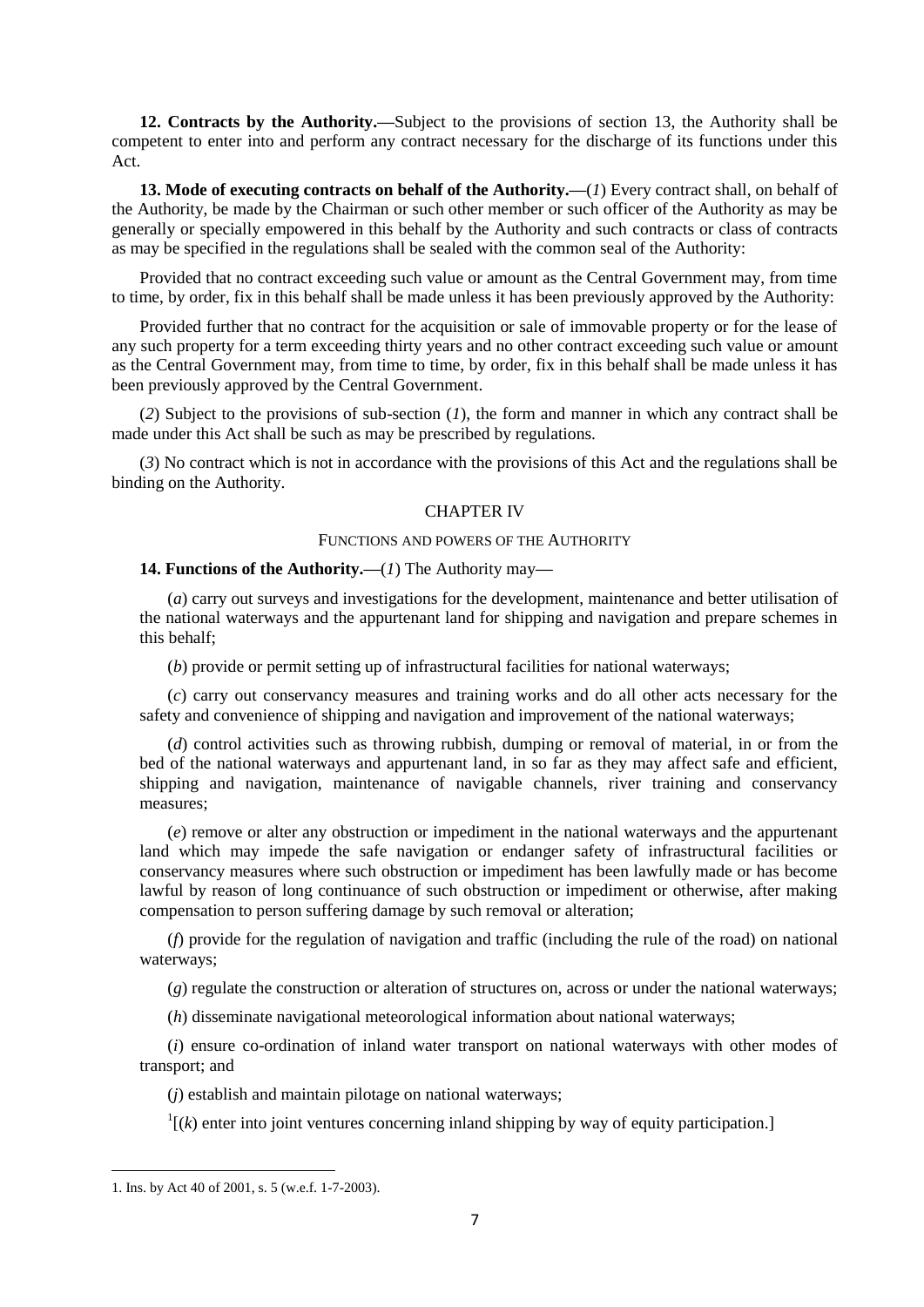(*2*) The Authority may also**—**

(*a*) advise the Central Government on matters relating to inland water transport;

(*b*) study the transport requirement with a view to co-ordinating inland water transport with other modes of transport;

(*c*) carry out hydrographic surveys and publish river charts;

(*d*) assist, on such terms and conditions as may be mutually agreed upon, any State Government in formulation and implementation of scheme for inland water transport development;

(*e*) develop consultancy services and provide such services, on such terms and conditions as may be mutually agreed upon, in India and abroad in relation to planning and development of waterways for shipping and navigation or any facility thereat;

(*f*) conduct research in matters relating to inland water transport including development of craft design, mechanisation of country crafts, technique of towage, landing and terminal facilities, port installations and survey techniques;

(*g*) lay down standards for classification of inland waterways;

(*h*) arrange programme of technical training for inland water transport personnel within and outside the country; and

(*i*) perform such other functions as may be necessary to carry out the provisions of this Act.

(*3*) Any dispute arising out of or concerning the compensation referred to in clause (*e*) of sub-section (*1*) shall be determined according to the law relating to like disputes in the case of land required for public purposes.

(*4*) Every scheme, prepared by the Authority to carry out functions under sub-sections (*1*) and (*2*), involving capital expenditure exceeding the amount as may be prescribed, shall be submitted to the Central Government for approval.

(*5*) The Central Government may either approve the scheme submitted to it under sub-section (*4*) without modification or with such modifications as it may consider necessary or reject the scheme with directions to the Authority to prepare a fresh scheme according to such directions.

**15. Amendment of schemes.—**The Authority shall not make any material change in the scheme approved under sub-section (*5*) of section 14 without the prior approval of the Central Government.

*Explanation.—*For the purposes of this section, "material change" means an increase in the cost of the scheme by more than twenty per cent. of its cost or a change in the benefit and cost ratio which either makes the cost component in the ratio exceeds the benefit or reduces the benefit component by more than twenty per cent.

**16. [***Power to fix maximum and minimum rates for passenger fares and freight for goods.***]—***Omitted by the Inland Waterways Authority of India (Amendment) Act,* 1993 (8 *of* 1994), *s.* 2 (*w.e.f.* 7-1-1994).

### CHAPTER V

#### FINANCE, ACCOUNTS AND AUDIT

**17. Levy and collection of fees and charges.—(***1***) The Authority may, with the previous approval of** the Central Government, levy fees and charges at such rates as may be laid down by regulations made in this behalf for services or benefits rendered in relation to the use of the national waterways for the purposes of shipping, navigation, infrastructural facilities, including facilities for passengers and facilities relating to the berthing of vessels, handling of cargoes and storage of cargoes.

(*2*) The fees and charges levied under sub-section (*1*) shall be collected in such manner as may be determined by regulations.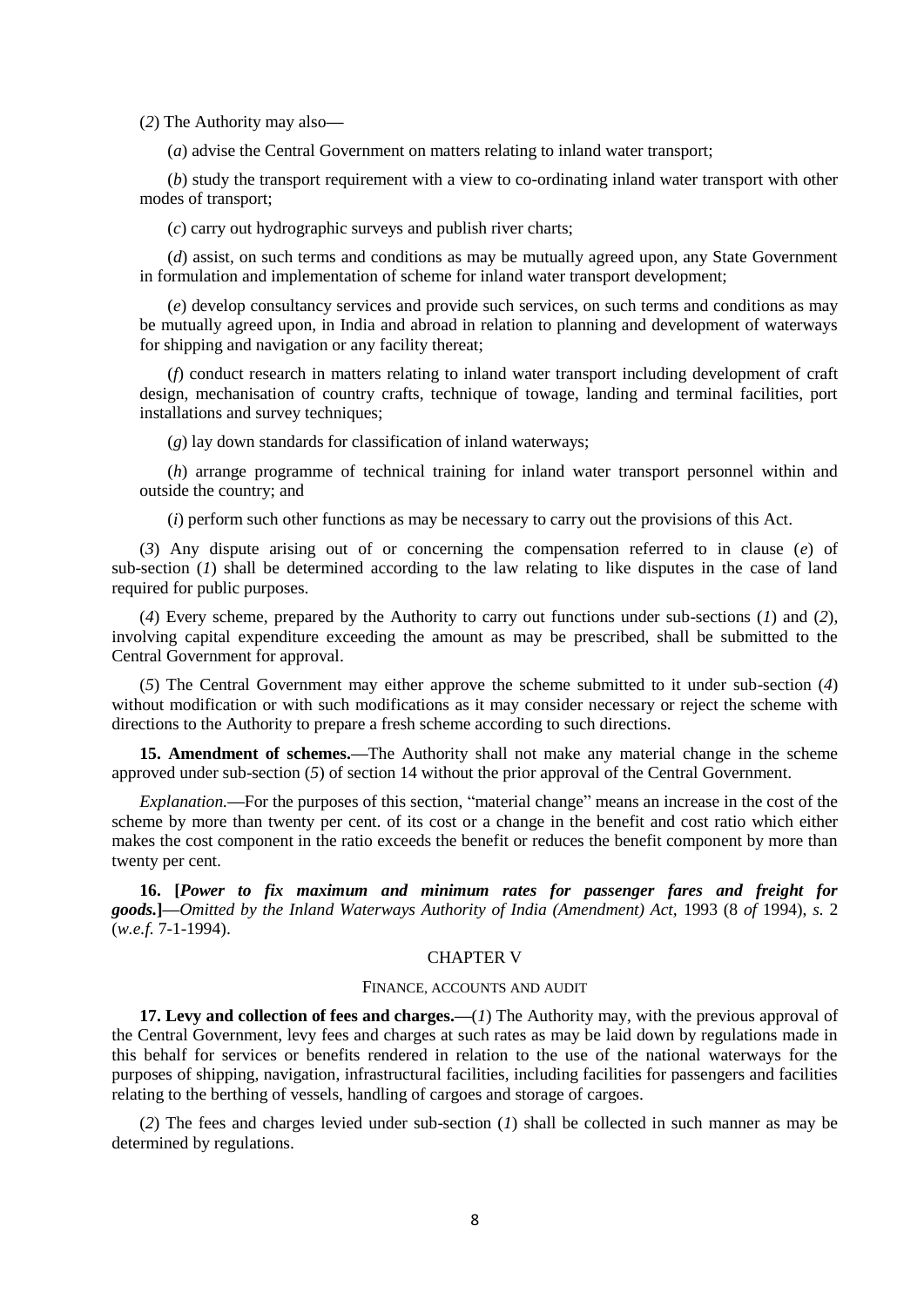**18. Grants and loans by the Central Government.—**The Central Government may, after due appropriation made by Parliament by law in this behalf, make to the Authority grants and loans of such sums of money as that Government may consider necessary.

<sup>1</sup>[18A. Borrowing powers of the Authority.—The Authority may, in such manner and subject to such terms and conditions as may be determined by regulations, borrow money from any source by the issue of bonds, debentures or other instruments as it may think fit for discharge of all or any of its functions under the Act.]

**19. Constitution of the Fund.—**(*1*) There shall be constituted a Fund to be called the Inland Waterways Authority of India Fund and there shall be credited thereto**—**

(*a*) any grants and loans made to the Authority by the Central Government under section 18;

(*b*) all fees and charges received by the Authority under this Act; and

(*c*) all sums received by the Authority from such other sources as may be decided upon by the Central Government.

(*2*) The Fund shall be applied for meeting**—**

(*a*) salary, allowances and other remuneration of the members, officers and other employees of the Authority;

(*b*) expenses of the Authority in the discharge of its functions under section 14; and

(*c*) expenses on objects and for purposes authorised by this Act.

**20. Budget.—**The Authority shall prepare, in such form and at such time each financial year as may be prescribed, its budget for the next financial year, showing the estimated receipts and expenditure of the Authority and forward the same to the Central Government.

**21. Investment of funds.—**The Authority may invest its funds (including any reserve fund) in the securities of the Central Government or in such other manner as may be prescribed.

**22. Annual report.—**The Authority shall prepare, in such form and at such time each financial year as may be prescribed, its annual report, giving a full account of its activities during the previous financial year, and submit a copy thereof to the Central Government.

**23. Accounts and audit.—**The accounts of the Authority shall be maintained and audited in such manner as may, in consultation with the Comptroller and Auditor-General of India, be prescribed and the Authority shall furnish, to the Central Government, before such date as may be prescribed, its audited copy of accounts together with the auditors' report thereon.

**24. Annual report and auditors' report to be laid before Parliament.—**The Central Government shall cause the annual report and auditors' report to be laid, as soon as may be after they are received, before each House of Parliament.

## CHAPTER VI

#### **MISCELLANEOUS**

**25. Power of Central Government to issue directions.—**(*1*) Without prejudice to the foregoing provisions of this Act, the Authority shall, in the discharge of its functions and duties under this Act, be bound by such directions on questions of policy as the Central Government may give in writing to it from time to time:

Provided that the Authority shall, as far as practicable, be given opportunity to express its views before any direction is given under this sub-section.

(*2*) The decision of the Central Government whether a question is one of policy or not shall be final.

**26. Compulsory acquisition of land for the Authority.—**Any land required by the Authority for discharging its functions under this Act shall be deemed to be needed for a public purpose and such land

<sup>1.</sup> Ins. by Act 40 of 2001, s. 6 (w.e.f. 1-7-2003).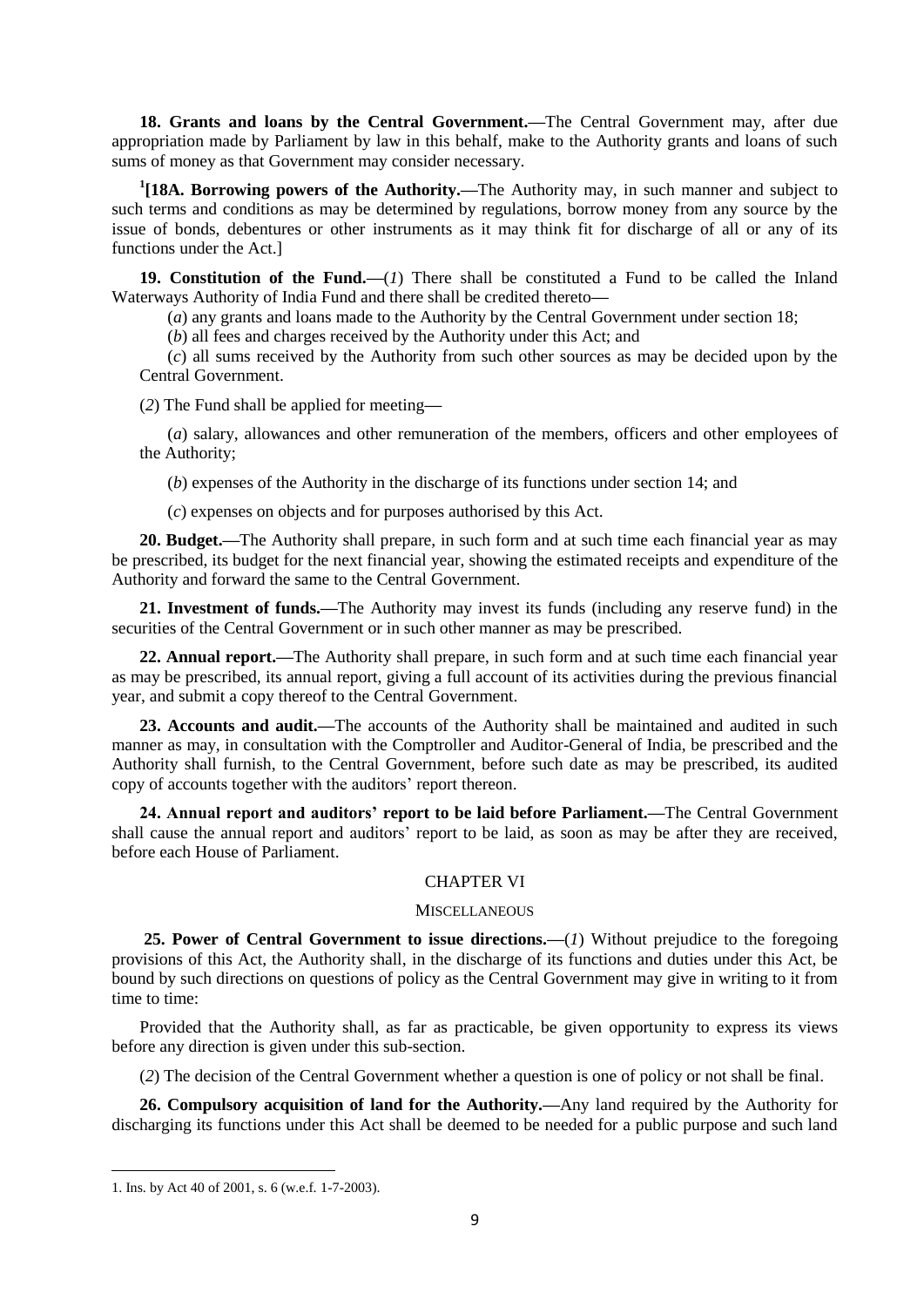may be acquired for the Authority under the provisions of the Land Acquisition Act, 1894 (1 of 1894) or of any other corresponding law for the time being in force.

**27. Application, etc., of certain laws.—**(*1*) The provisions of this Act shall be in addition to the provisions of the Indian Ports Act, 1908 (15 of 1908) and the Major Port Trusts Act, 1963 (38 of 1963) and in particular nothing in this Act shall affect any jurisdiction, functions, powers or duties required to be exercised, performed or discharged by**—**

(*a*) the conservator of any port or by any officer or authority under the Indian Ports Act, 1908 (15 of 1908), or

(*b*) the Board of Trustees for any major port or by any officer or authority under the Major Port Trusts Act, 1963 (38 of 1963),

in or in relation to any portion of an inland waterway (including the national waterway) falling within the limits of such port or major port.

(*2*) Nothing in this Act shall affect the operation of the Inland Vessels Act, 1917 (1 of 1917) or any other Central Act (other than the Indian Ports Act, 1908 (15 of 1908) and the Major Port Trusts Act, 1963 [38 of 1963]) or any State or provincial Act in force immediately before the commencement of this Act with respect to shipping and navigation on any national waterway  $\frac{1+1}{1+1}$ .

**28. Power to enter.—**Subject to any rules made in this behalf, any person, generally or specially authorised by the Authority in this behalf, may, whenever it in necessary so to do for any of the purposes of this Act, at all reasonable times, enter upon any land or premises and**—**

- (*a*) make any inspection, survey, measurement, valuation or inquiry;
- (*b*) take levels;
- (*c*) dig or bore into sub-soil;
- (*d*) set out boundaries and intended lines of work;
- (*e*) mark such level boundaries and lines by placing marks and cutting trenches; or
- (*f*) do such other acts or things as may be prescribed:

Provided that no such person shall enter any building or any enclosed court or garden attached to a dwelling-house (unless with the consent of the occupier thereof) without previously giving such occupier at least twenty-four hours' notice in writing of his intention to do so.

**29. Delegation.—**The Authority may, by general or special order in writing, delegate to the Chairman or any other member or to any officer of the Authority, subject to such conditions and limitations, if any, as may be specified in the order such of its powers and functions under this Act (except the powers under section 35) as it may deem necessary.

**30. Authentication of orders and other instruments of the Authority.—**All orders and decisions of the Authority shall be authenticated by the signature of the Chairman or any other member authorised by the Authority in this behalf and all other instruments executed by the Authority shall be authenticated by the signature of an officer of the Authority authorised by the Authority in this behalf.

**31. Members, officers and employees of the Authority to be public servants.—**All members, officers and other employees of the Authority shall be deemed, when acting or purporting to act in pursuance of any of the provisions of this Act, to be public servants within the meaning of section 21 of the Indian Penal Code (45 of 1860).

**32. Protection of action taken in good faith.—**(*1*) No suit, prosecution or other legal proceedings shall lie against the Government or any officer of the Government or any member, officer or employee of

<sup>1.</sup> Certain words omitted by Act 8 of 1994, s. 3 (w.e.f. 7-1-1994).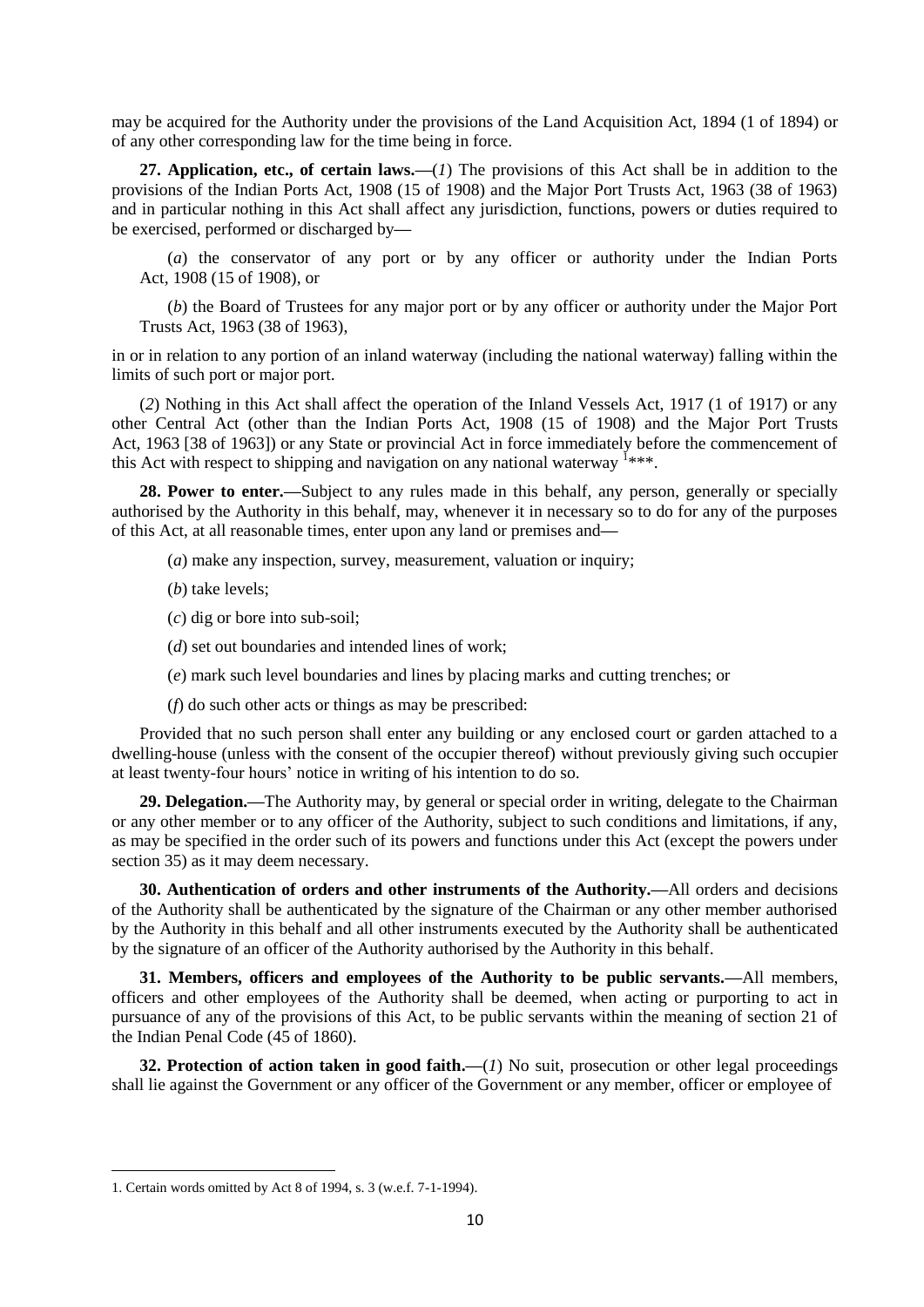the Authority for anything which is in good faith done or intended to be done under this Act or the rules or regulations made thereunder.

(*2*) No suit or other legal proceedings shall lie against the Authority for any damage caused or likely to be caused by anything in good faith done or purported to be done under this Act or the rules or regulations, and in particular, it shall not be the responsibility of the Authority to provide for relief measures necessitated by floods or by breaches and failures of works.

**33. Power of Central Government to supersede the Authority.—**(*1*) If, at any time, the Central Government is of opinion**—**

(*a*) that on account of a grave emergency, the Authority is unable to discharge the functions and duties imposed on it by or under the provisions of this Act; or

(*b*) that the Authority has persistently made default in complying with any direction issued by the Central Government under this Act or in the discharge of the functions and duties imposed on it by or under the provisions of this Act and as a result of which default the financial position of the Authority or the administration of any national waterway has deteriorated; or

(*c*) that circumstances exist which render it necessary in the public interest so to do,

the Central Government may, by notification in the Official Gazette, supersede the Authority for such period, not exceeding six months, as may be specified in the notification:

Provided that before issuing a notification under this sub-section for the reasons mentioned in clause (*b*), the Central Government shall give a reasonable opportunity to the Authority to show cause why it should not be superseded and shall consider the explanations and objection, if any, of the Authority.

(*2*) Upon the publication of a notification under sub-section (*1*) superseding the Authority,**—**

(*a*) all the members shall, as from the date of supersession, vacate their offices as such;

(*b*) all the powers, functions and duties which may, by or under the provisions of this Act, be exercised or discharged by or on behalf of the Authority, shall, until the Authority is reconstituted under sub-section (3), be exercised and discharged by such person or persons as the Central Government may direct;

(*c*) all property owned or controlled by the Authority shall, until the Authority is reconstituted under sub-section (*3*), vest in the Central Government.

(*3*) On the expiration of the period of supersession specified in the notification issued under sub-section (*1*), the Central Government may**—**

(*a*) extend the period of supersession for such further term, not exceeding six months, as it may consider necessary; or

(*b*) reconstitute the Authority by fresh appointment and in such case any persons who vacated their offices under clause (*a*) of sub-section (*2*) shall not be deemed disqualified for appointment:

Provided that the Central Government may, at any time before the expiration of the period of supersession, whether as originally specified under sub-section (*1*) or as extended under this sub-section, take action under clause (*b*) of this sub-section.

(*4*) The Central Government shall cause a notification issued under sub-section (*1*) and a full report of any action taken under this section and the circumstances leading to such action to be laid before such House of Parliament at the earliest opportunity.

**34. Power to make rules.—**(*1*) The Central Government may, by notification in the Official Gazette, make rules to carry out the purposes of this Act.

(*2*) Without prejudice to the generality of the foregoing power, such rules may provide for all or any of the following matters, namely:**—**

(*a*) the term of office and other conditions of service of the members of the Authority under section 4;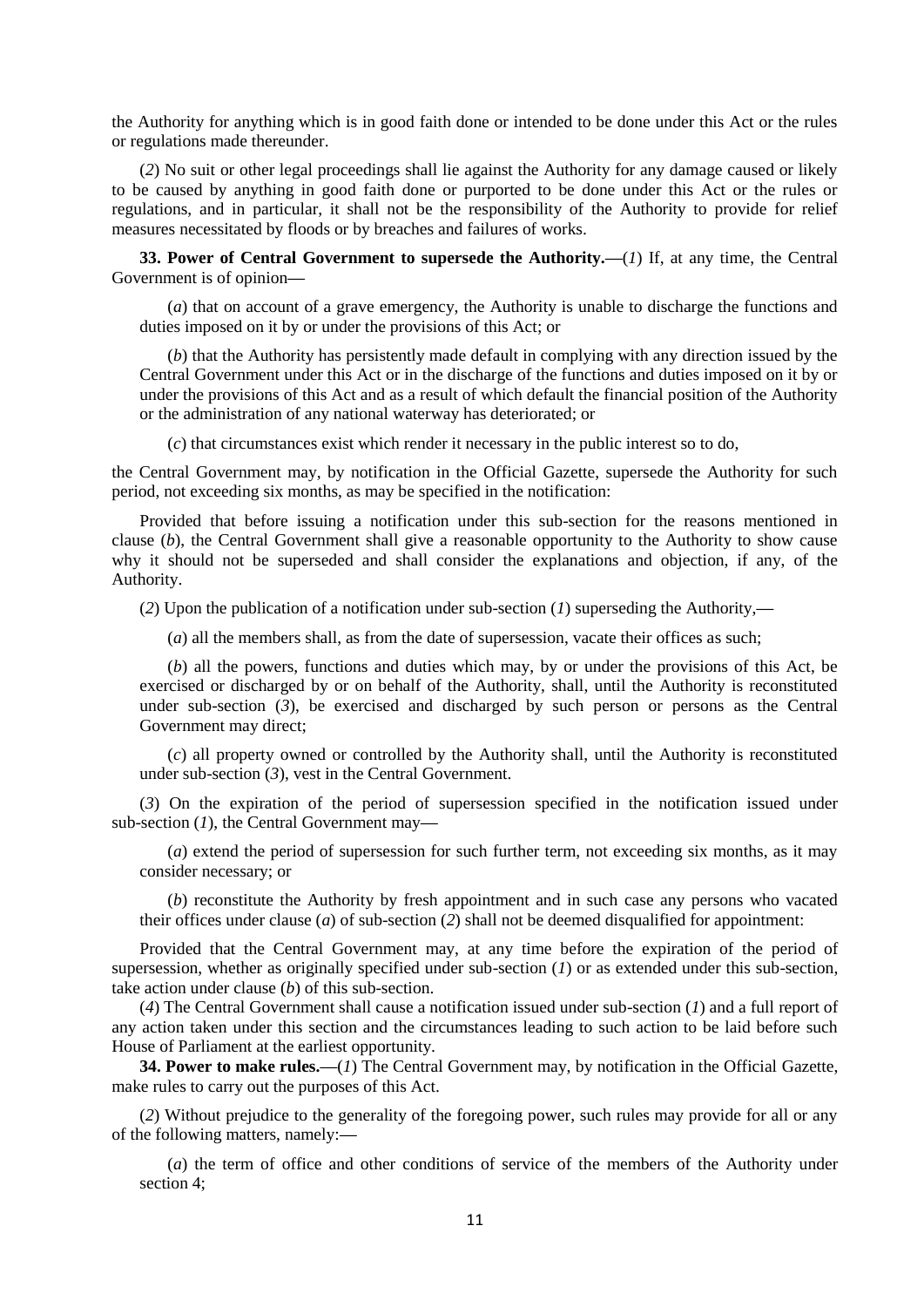(*b*) the powers and duties of the Chairman and Vice-Chairman under section 5;

(*c*) the matters with respect to the Advisory Committee referred to in sub-section (*1*) of section 9;

(*d*) the amount required to be prescribed under sub-section (*4*) of section 14;

(*e*) the form in which, and the time at which, the Authority shall prepare its budget under section 20 and its annual report under section 22;

(*f*) the manner in which the Authority may invest its funds under section 21;

(*g*) the manner in which the accounts of the Authority shall be maintained and audited under section 23;

(*h*) the conditions and restrictions with respect to exercise of the power to enter under section 28 and the matters referred to in clause (*f*) of that section; and

(*i*) any other matter which is to be, or may be, prescribed or in respect of which provision is to be, or may be, made by rules.

**35. Power to make regulations.—**(*1*) The Authority may, with the previous approval of the Central Government, by notification in the Official Gazette, make regulations consistent with this Act and the rules generally to carry out the purposes of this Act.

(*2*) In particular and without prejudice to the generality of the foregoing power, such regulations may provide for all or any of the following matters, namely:**—**

(*a*) the manner in which and the purposes for which, the Authority may associate with itself any person under sub-section (*4*) of section 3;

(*b*) the terms and conditions of service of the Secretary and other officers and employees of the Authority under sub-section (*2*) of section 8;

(*c*) the contracts or class of contracts which are to be sealed with the common seal of the Authority and the form and manner in which a contract may be made by the Authority;

(*d*) the manner in which, and the conditions subject to which, any functions in relation to the matters referred to in sub-sections (*1*) and (*2*) of section 14 may be performed;

(*e*) the rule of the road on a national waterway;

(*f*) the safe, efficient and convenient use, management and control of the infrastructures and infrastructural facilities;

(*g*) the reception, porterage, storage and removal of goods brought on a national waterway, and the procedure to be followed for taking charge of goods which may have been damaged before landing, or may be alleged to have been so damaged;

(*h*) regulating, declaring and defining the docks, wharfs, jetties, landing stages on which goods shall be landed from vessels and shipped on board vessels;

(*i*) regulating the manner in which and the conditions under which the loading and unloading of vessels on a national waterway shall be carried out; and

(*j*) the exclusion from a national waterway of disorderly or other undesirable persons and of trespassers;

 $\mathbf{1}$ [(k) the terms and conditions for issue of bonds, debentures or other instruments;

(*l*) the time, place and the rules of procedure with regard to the transaction of business at its meetings including the quorum under sub-section (*1*) of section 5A.]

(*3*) Any regulation made under any of the clauses (*c*) to (*j*) of sub-section (*2*) may provide that a contravention thereof shall be punishable with fine which may extend to five hundred rupees and in the

<sup>1.</sup> Ins. by Act 40 0f 2001, s. 7 (w.e.f. 1-7-2003).